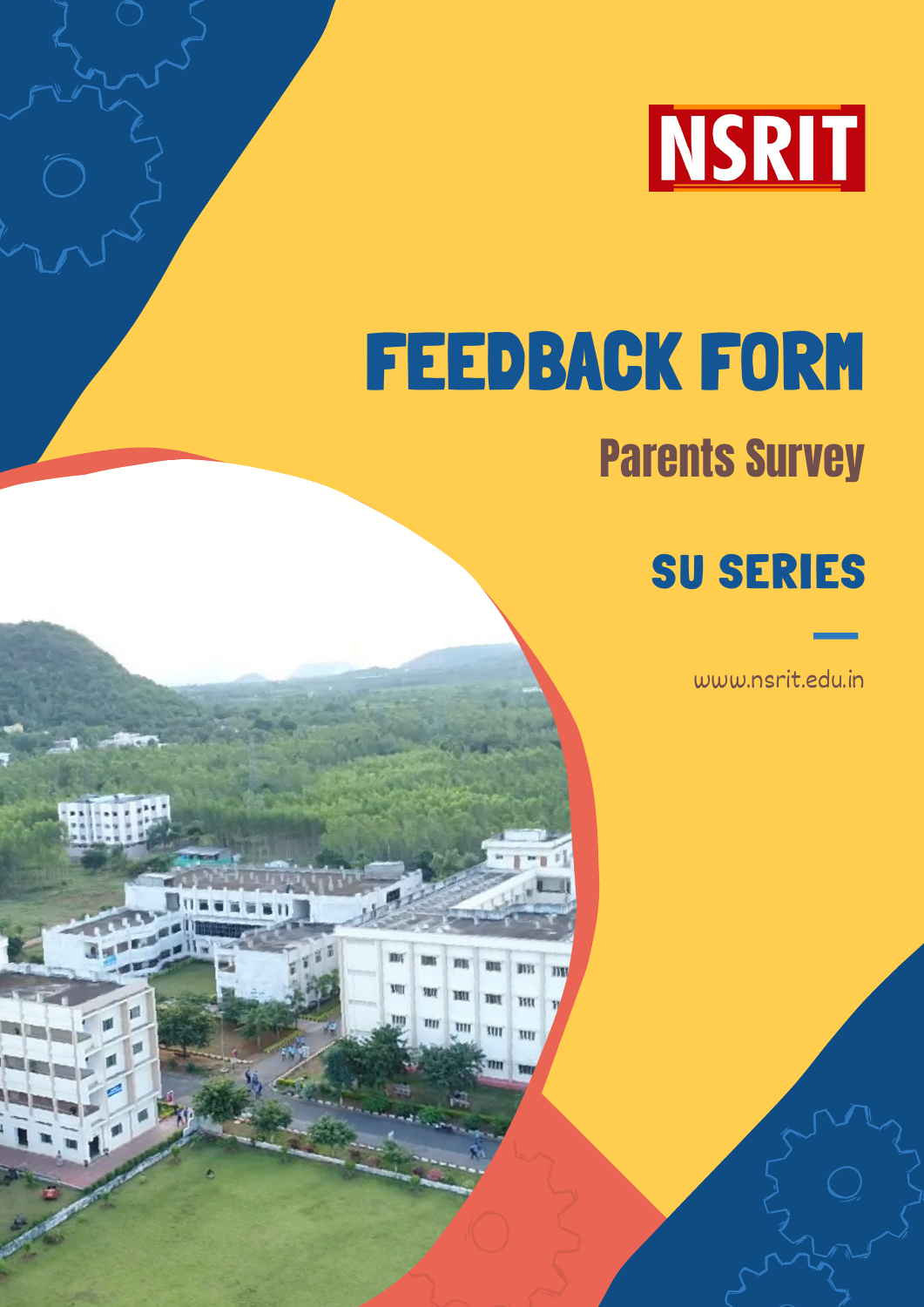#### **Internal Quality Assurance Cell (IQAC) Survey Forms Parents Survey / Entry Survey**

**Preamble:** This survey form is specifically designed to gather information pertaining to the students those who are freshly admitted at the first year or at the time of entry into NSRIT (NSRIT Entrants) with the following objectives from the Parents / Students

- a. To understand their familiarization of the program of study which is opted by the student at Undergraduate (UG) Level
- b. To understand the Professional and Career Accomplishments
- c. To understand their special interests, wants and so on
- d. To understand the factors behind choosing NSRIT for pursuing their U. G. program
- e. To understand their hobbies and special skills sets

The details which are being collected from you will be kept confidentially to enable us to profile and take necessary steps to enhance your performance during your course of study at NSRIT.

- 1. What are the various factors that have influenced you to choose NSRIT for pursuing your U. G. program? Kindly tick the following parameters which would have helped you to take a decision to join **NSRIT** 
	- a. Location of the Institute
	- b. Affordability
	- c. Quality of Education
	- d. Institutional reputation
	- e. Size of the Institution
	- f. Availability of seats in specific program
	- g. Reference through friends
	- h. Reference through NSRIT Staff
	- i. Parents' choice
	- j. Personal interest
	- k. Placement
	- l. Discipline
	- m. Any other points, please specify

- 2. What are various factors that have influenced you to choose the following B., Tech. programs viz. **Civil Engineering, Mechanical Engineering, Computer Science and Engineering, EEE, ECE, CSE (Artificial Intelligence and Machine Learning, CSE (Data Science)**. Kindly choose any one of the above and strike the rest of the programs
	- a. Personal interest
	- b. Family business relevant to the chosen branch of Engineering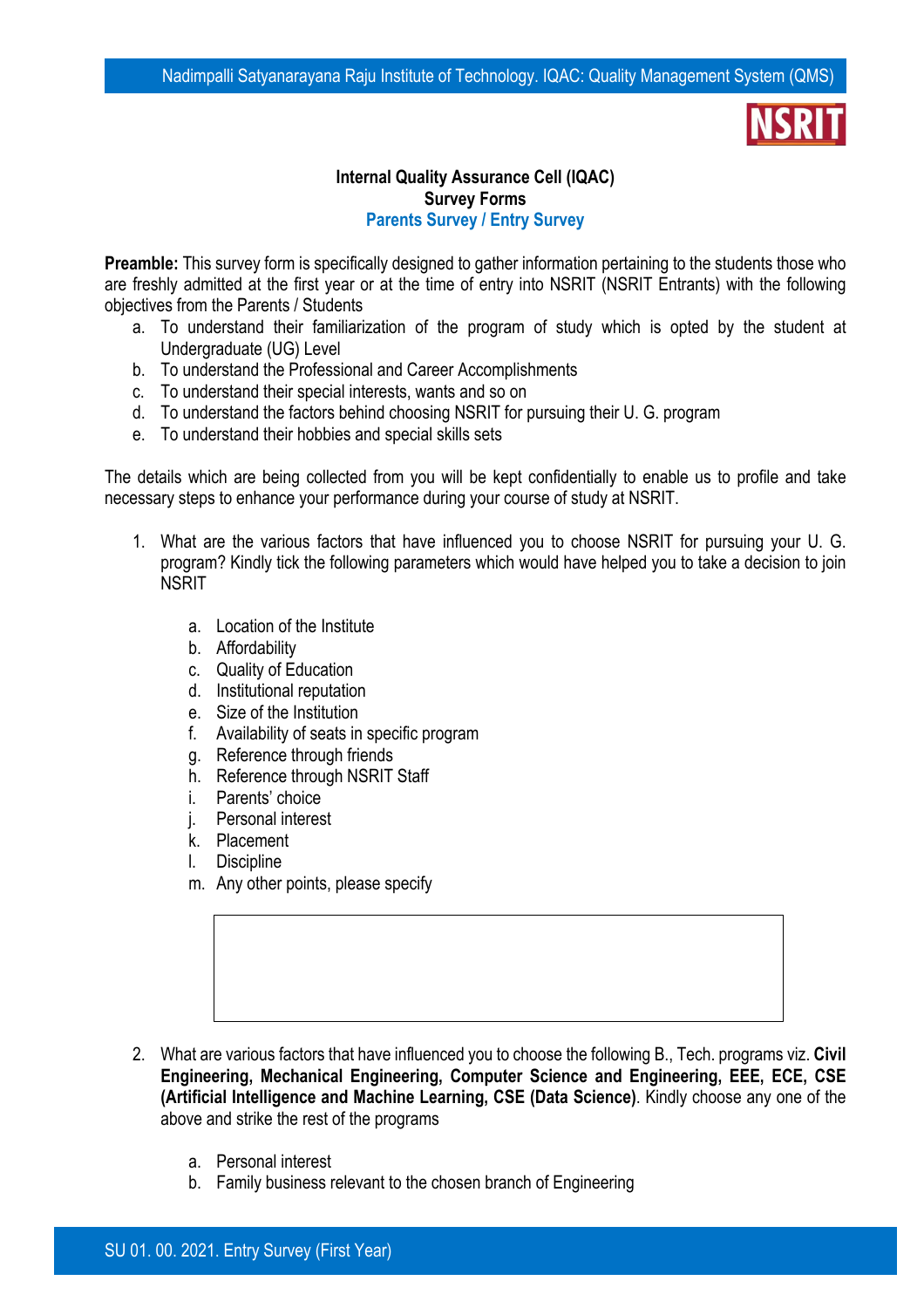- c. Employment Opportunities and Career Orientation
- d. Influenced by Parents
- e. Influenced by your intermediate teachers
- f. Other Students of your own peer group
- g. NSRIT Staff
- h. Without familiarity
- i. Any other factors, please specify

### **3. Self-Ascribed Attributes:** Kindly rate your Intellectual Skills on a five-point scale

|                 | Weak - Strong              |  |  |  |  |
|-----------------|----------------------------|--|--|--|--|
|                 |                            |  |  |  |  |
|                 | Listening                  |  |  |  |  |
| 2               | Reading                    |  |  |  |  |
| 3               | Writing                    |  |  |  |  |
| 4               | <b>Oral Communication</b>  |  |  |  |  |
| 5               | <b>Computer Literacy</b>   |  |  |  |  |
| $6\phantom{1}6$ | <b>Mathematical Skills</b> |  |  |  |  |
|                 | <b>Programming Skills</b>  |  |  |  |  |
| 8               | <b>Analytical Skills</b>   |  |  |  |  |
| 9               | Logical and Reasoning      |  |  |  |  |
| 10              | Creativity                 |  |  |  |  |
|                 | <b>Team Player</b>         |  |  |  |  |

**4. Desired Credentials:** Kindly specify your educational goal

|                                       |                                                      | <b>Weak - Strong</b> |  |  |   |   |
|---------------------------------------|------------------------------------------------------|----------------------|--|--|---|---|
| No.                                   | Goals                                                |                      |  |  | 4 | 5 |
|                                       | Bachelor's Degree (U. G.)                            |                      |  |  |   |   |
| っ                                     | To pursue P. G. in Engineering and Technology        |                      |  |  |   |   |
| 3                                     | To pursue M. B. A (Business Administration)          |                      |  |  |   |   |
|                                       | To pursue Ph. D. (Research Degree)                   |                      |  |  |   |   |
| 5                                     | To pursue professional degree for interest           |                      |  |  |   |   |
| 6                                     | To become entrepreneur in the chosen branch of Engg. |                      |  |  |   |   |
| Any other credentials, please specify |                                                      |                      |  |  |   |   |
|                                       |                                                      |                      |  |  |   |   |
| 2                                     |                                                      |                      |  |  |   |   |
| 3                                     |                                                      |                      |  |  |   |   |
|                                       |                                                      |                      |  |  |   |   |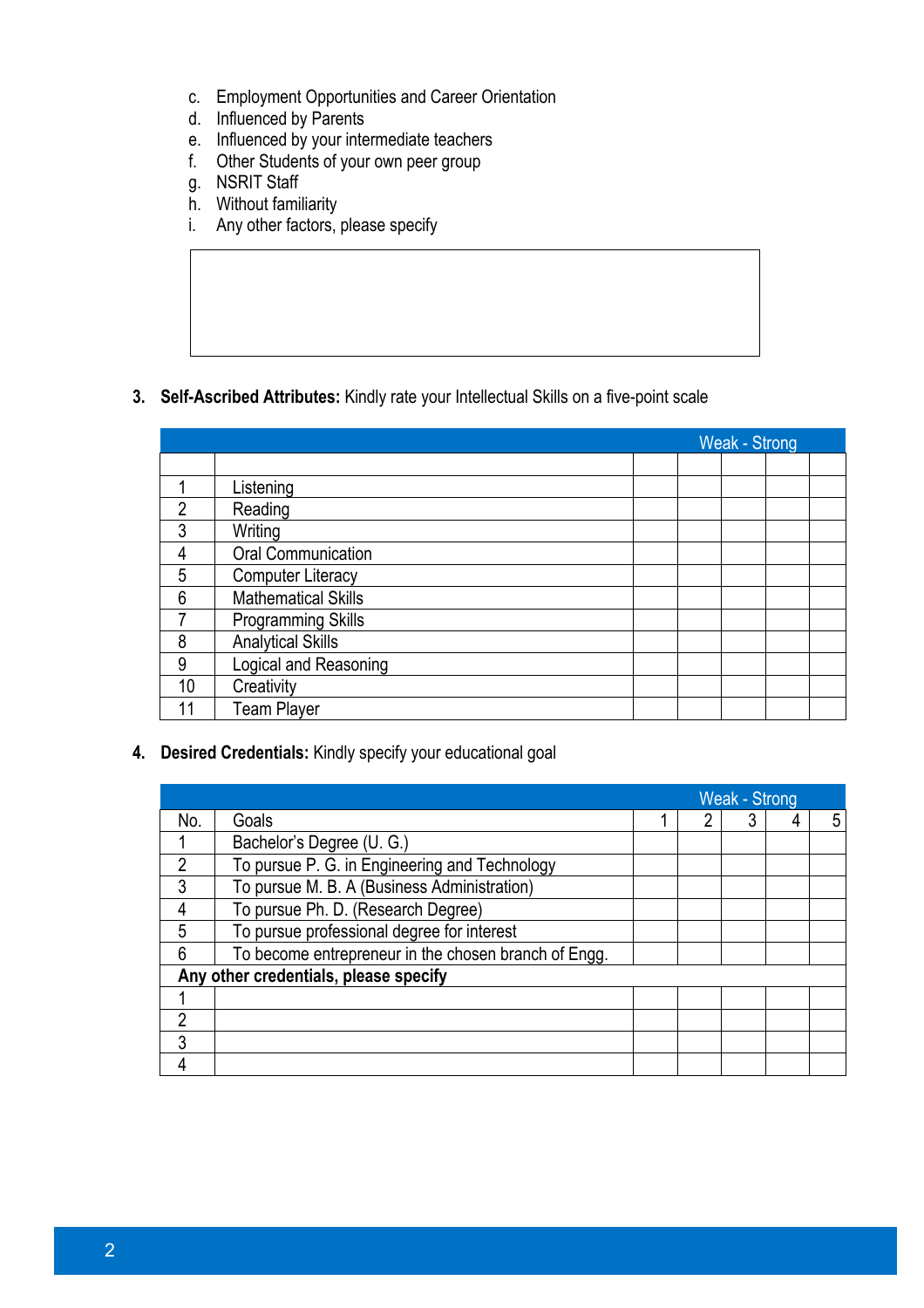**5. Activities of Interest:** Kindly specify your field of interest and expertise (Non-academic)

|                     |                                                      | Weak - Strong |                |  |  |   |
|---------------------|------------------------------------------------------|---------------|----------------|--|--|---|
| No.                 | Goals                                                |               | $\overline{2}$ |  |  | 5 |
|                     | Sports and Games                                     |               |                |  |  |   |
| っ                   | <b>Community Engagement</b>                          |               |                |  |  |   |
| 3                   | <b>Clubs and Societies (NSS)</b>                     |               |                |  |  |   |
| 4                   | <b>Music</b>                                         |               |                |  |  |   |
| 5                   | Participation in Cultural Fests, Music and Fine Arts |               |                |  |  |   |
| 6                   | Writing Novels, Stories, Film Making                 |               |                |  |  |   |
|                     | Good at Creative Design like Photoshop, Maya etc     |               |                |  |  |   |
| Any other interests |                                                      |               |                |  |  |   |
|                     |                                                      |               |                |  |  |   |
| າ                   |                                                      |               |                |  |  |   |
| 3                   |                                                      |               |                |  |  |   |
|                     |                                                      |               |                |  |  |   |

6. List out three-five core companies in your core domain

| $N$ o. | Name of the Company |
|--------|---------------------|
|        |                     |
|        |                     |
|        |                     |
|        |                     |
|        |                     |

7. List out your dream companies (Max. three) where you want to get placed

| No. | Name of the Company |
|-----|---------------------|
|     |                     |
|     |                     |
|     |                     |

8. Who is your role model? Specify one person who have inspired you to choose Engineering

a.

9. Are you interested in self learning taking minimum guidance from your teachers?

Yes | No

10. In general, what you want to achieve in life? Describe in 50 words.

### **Signature**